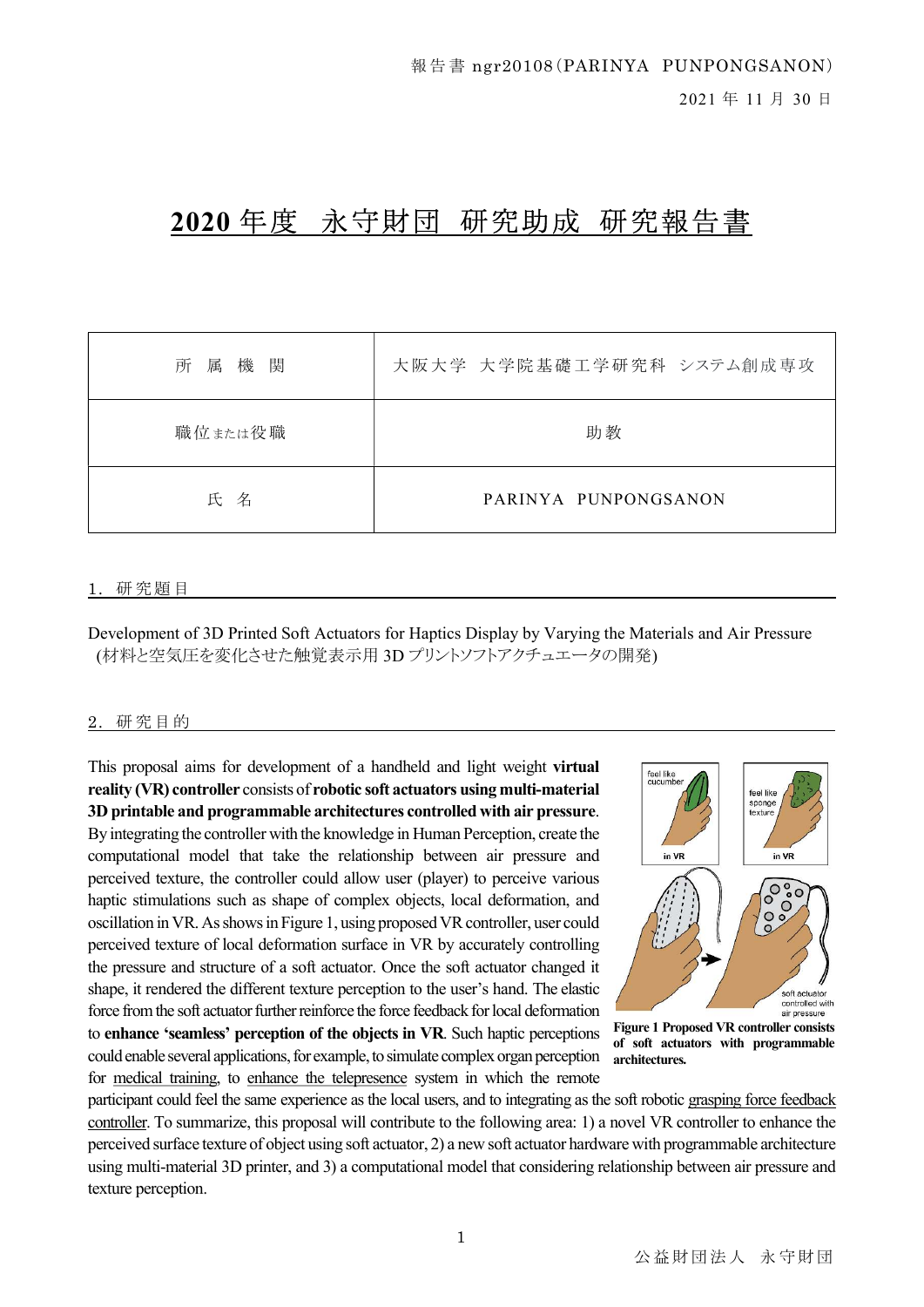#### 3. 研 究 内 容及び成 果

<研究内容> This research seeking the VR controller that can manipulate perceived virtual objects' texture by integrating soft actuator as the haptic display. To adapt the soft actuator as the haptic display, I will investigate the internal structure of the soft actuation that allows for various control the shape of actuator, and to generate force feedback with the different air pressure. For example, by 3D printed the standard air tunnel that combined from two different materials such as Thermoplastic polyurethane (elastic material) and Polylactic acid (strength material), could allow to **adjust its shape** when different air pressure applied (Figure 2). Thus, the printed patterns and materials combination could enable different shape motion of actuator. In addition to the printed patterns, the amount of air pressure is indicated the haptics perception when the user interacts with actuator. Therefore, I will **conduct the perceptual** experiment that determine the amount of air pressure that change the deformation of the soft actuator in relationship with haptic rendering result.



Figure 2 Illustration of 3D printed soft actuator with two materials (flexible and standard) hold the different shape characteristics depends on the printing pattern.

#### 1. Investigating the material combination for 3D printing Soft Actuator

In the first part of this project, I have been investigated several 3D printable materials such as the Thermoplastic and Polylactic in order to fabricate a soft haptic actuator. As shown in Figure 3, the prototype system utilizing the air pressure gate to manipulate the haptic sensation



and the bi-stable urethane gel to manipulate the softness when the force applying to the device. This device included the (1) coarse softness manipulation achieved by changing the temperature of a urethane gel, and (2) microstructures surface manipulation with an air based actuator. The maximum inflation of the surface is about 2.5 mm. I measured the softness characteristic of the device using type E durometer with three difference stage of urethane gel; the results shows that the measured range of softness range from 45 to 79 hardness unit (AST D2240 scale). The hardness response changed with the relationship to the time spend to heat the wax and urethane gel under the air chamber. In addition, I have found that the printed pattern of the surface also related to the expansion of the device.

### 2. Modeling and simulating the deformation behavior of soft actuator

In this part of the project, I have investigated several 3D printing patterns such as dot, line and cross to create different haptic surface behavior. Combining with the bistable materials (e.g., wax and urethane gel), it create different characteristic when injecting with air with different pressure. As shown in Figure 4, despite the strong interfacial bonding between printed filaments, mechanical properties of the devices (i.e., soft actuators) are depends on the orientation relative to the printing direction and printing patterns. High shear stresses in the nozzle during printing are expected to align the material of the stiff polylactic along with the printing patterns. The six patterns included; (a) dot, (b) vertical line, (c) horizontal line, (d) cross 45 degree, (e) cross 60 degree, and (f) twist 45 degree. For the preliminary design, I assuming that the stiffness parallel to the printing patterns is dominated by the stiff stripes and that the soft transverse behavior is dictated only by the high compliance of the soft layer.



Figure 4 Mechanical behavior of printed soft actuator with different surface patterns.